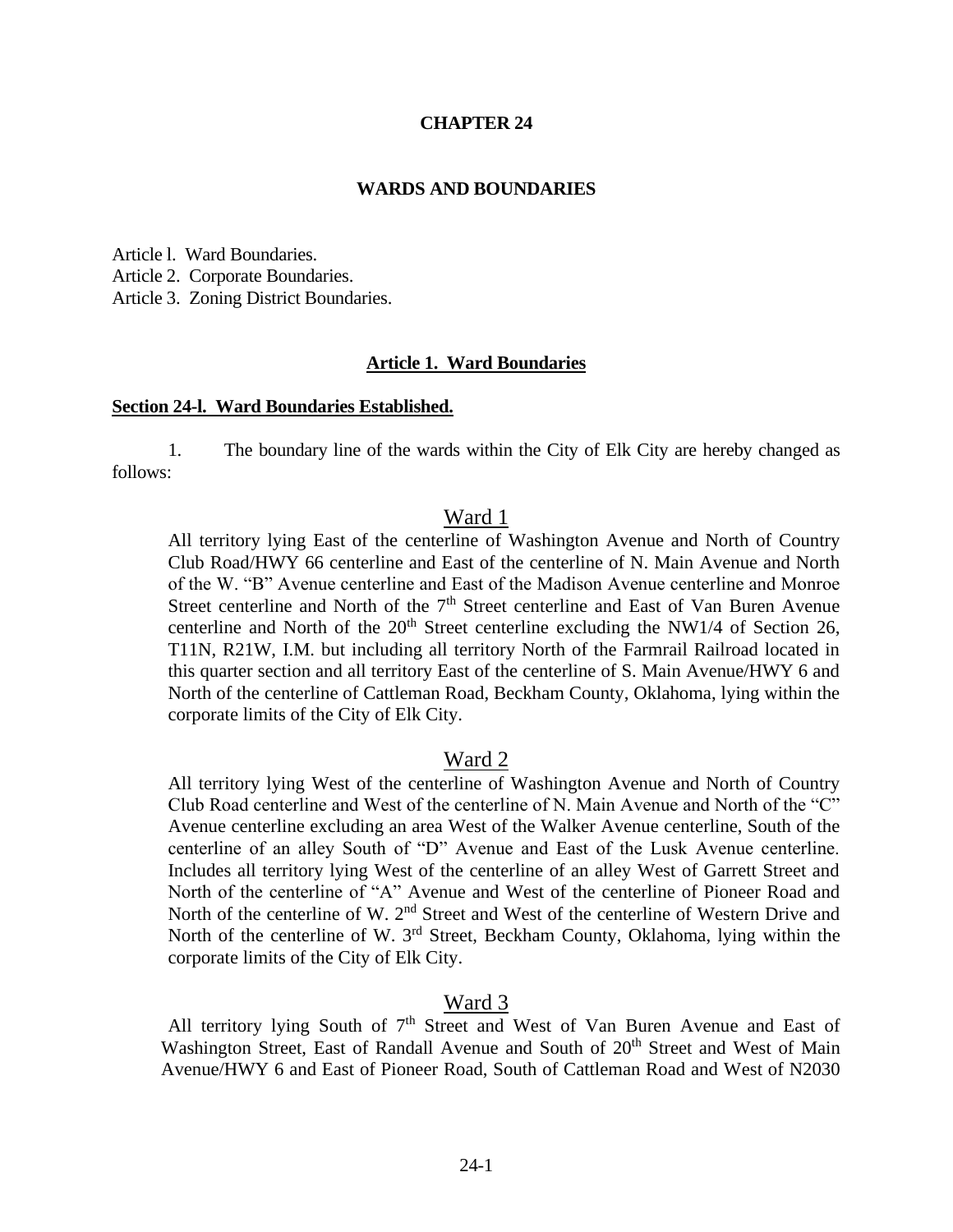Road and East of Main Avenue/HWY 6, NW1/4 of Section 26, T11N, R21W, I.M. excluding area North of Farmrail Railroad and all territory described beginning at the intersection of the centerline of "C" Avenue and Main Avenue; thence West along said centerline to the centerline of Walker Avenue; thence North along said centerline to the centerline of the alley North of "C" Avenue; thence West along said centerline to the centerline of Lusk Avenue; thence South along said centerline to the centerline of "C" Avenue; thence West along said centerline to the centerline of the alley West of Garrett Street; thence South along said centerline to the centerline of "A" Avenue; thence East along said centerline to the centerline of Peace Avenue; thence South along said centerline to the centerline of Wynn Street; thence East along said centerline to the centerline of Lincoln Avenue; Thence South along said centerline to the centerline of  $2<sup>nd</sup>$  Street; thence East along said centerline to the centerline of Calloway Avenue; thence South along said centerline to the centerline of  $6<sup>th</sup>$  Street; thence East along said centerline to the centerline of Oliver Avenue; thence South along said centerline to the centerline of  $8<sup>th</sup>$  Street; thence East along said centerline to the centerline of Walker Avenue; thence South along said centerline to the centerline of  $10<sup>th</sup>$  Street; thence East along said centerline to the centerline of Washington Street; thence North along said centerline to the centerline of  $7<sup>th</sup>$ Street; thence East along said centerline to the centerline of Monroe Avenue; thence North along said centerline to the centerline of  $5<sup>th</sup>$  Street; thence West along said centerline to the centerline of Madison Avenue; thence North along said centerline to the centerline of "B" Avenue; thence West along said centerline to the centerline of Main Avenue; thence North along said centerline to the centerline of "C" Avenue, Beckham County, Oklahoma, lying within the corporate limits of the City of Elk City.

### Ward 4

All territory lying West of Randall Avenue centerline and South of  $3<sup>rd</sup>$  Street centerline and North of  $20<sup>th</sup>$  Street centerline, plus territory of NE1/4 of Section 36 and the SE1/4 of Section 24, T11N, R22W, I.M. and all territory described beginning at the intersection of the centerline of Washington Street and  $10<sup>th</sup>$  Street; thence South along centerline of Washington Street to the centerline of the Farmrail Railroad; thence West along said centerline to the centerline of Randall Avenue; thence North along said centerline to the centerline of 3rd Street; thence West along said centerline to Western Drive centerline; thence North along said centerline to  $2<sup>nd</sup>$  Street; thence East along said centerline to the centerline of Pioneer Road; thence North along said centerline to the centerline of "A" Avenue; thence East along said centerline to the centerline of Peace Avenue; thence South along said centerline to the centerline of Wynn Street; thence East along said centerline to the centerline of Lincoln Avenue; Thence South along said centerline to the centerline of 2nd Street; thence East along said centerline to the centerline of Calloway Avenue; thence South along said centerline to the centerline of 6th Street; thence East along said centerline to the centerline of Oliver Avenue; thence South along said centerline to the centerline of 8th Street; thence East along said centerline to the centerline of Walker Avenue; thence South along said centerline to the centerline of 10th Street; thence East along said centerline to the centerline of Washington Street, Beckham County, Oklahoma, lying within the corporate limits of the City of Elk City.